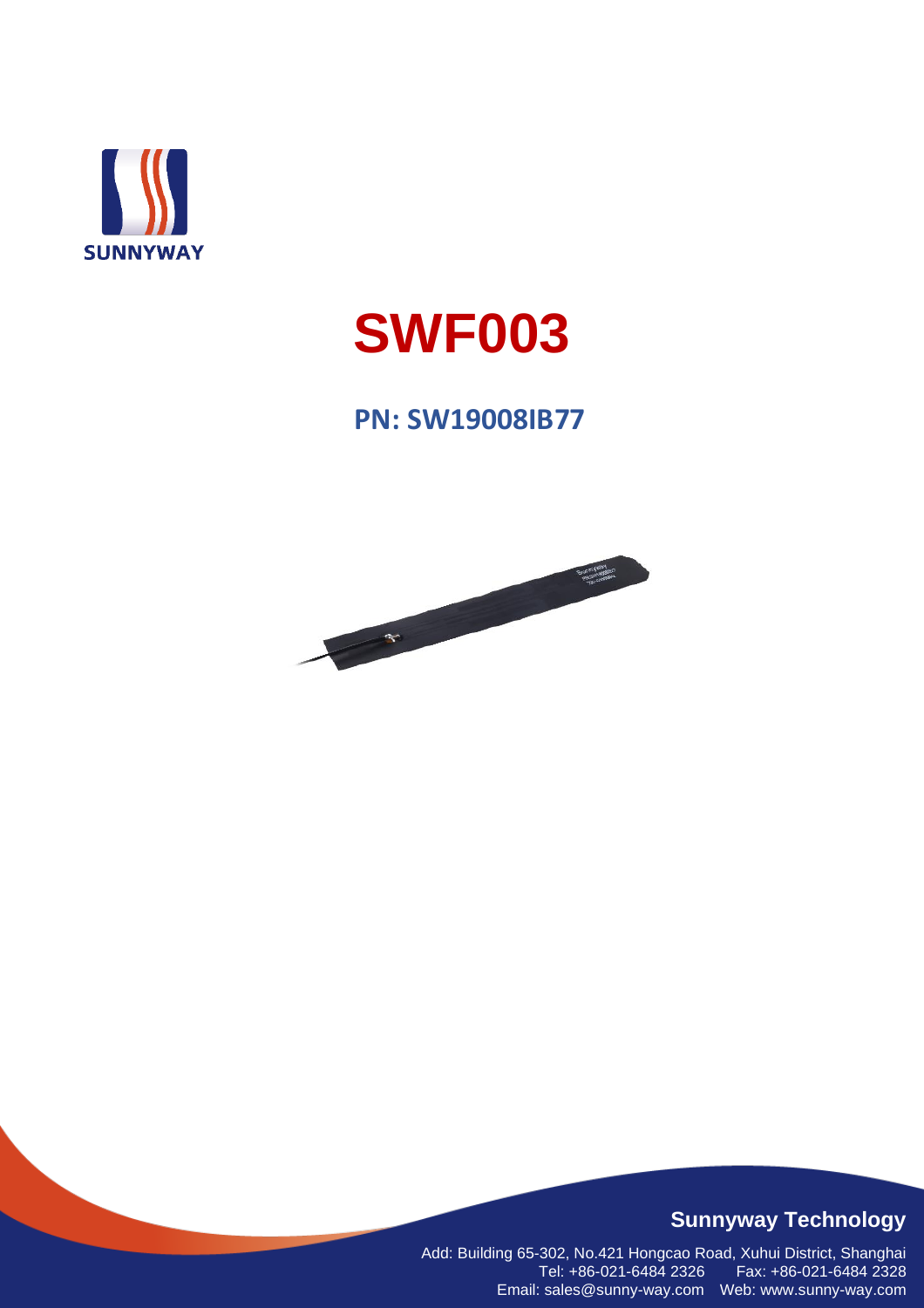

# **1. Electrical Specifications**

| Standard                    | 5G&4G&3G&2G      |
|-----------------------------|------------------|
| Frequency range (MHz)       | 698~6000MHz      |
| Peak Gain (dBi)             | $ 0 - 4.0$ dBi   |
| Average Gain (dB)           | -5.2~-2.2dB      |
| <b>VSWR</b>                 | <sub>2.0</sub>   |
| Return Loss                 | $ $ <-6.0        |
| Efficiency (%)              | 30~60%           |
| Polarization mode           | Linear           |
| Radiation pattern           | Omni-Directional |
| Output impedance $(\Omega)$ | 50               |
| Max. Input Power(W)         | 25               |

# **2. Mechanical and Environmental Specification**

| Mounting Type    | Adhesive                             |
|------------------|--------------------------------------|
| Adhesive Type    | 3M9471                               |
| Connector Type   | U.FL Standard                        |
| Antenna size(mm) | 112.5mm (L) x 16.2mm (W) x0.12mm (H) |
| Material         | <b>FPC</b>                           |
| Cable length(mm) | 101mm                                |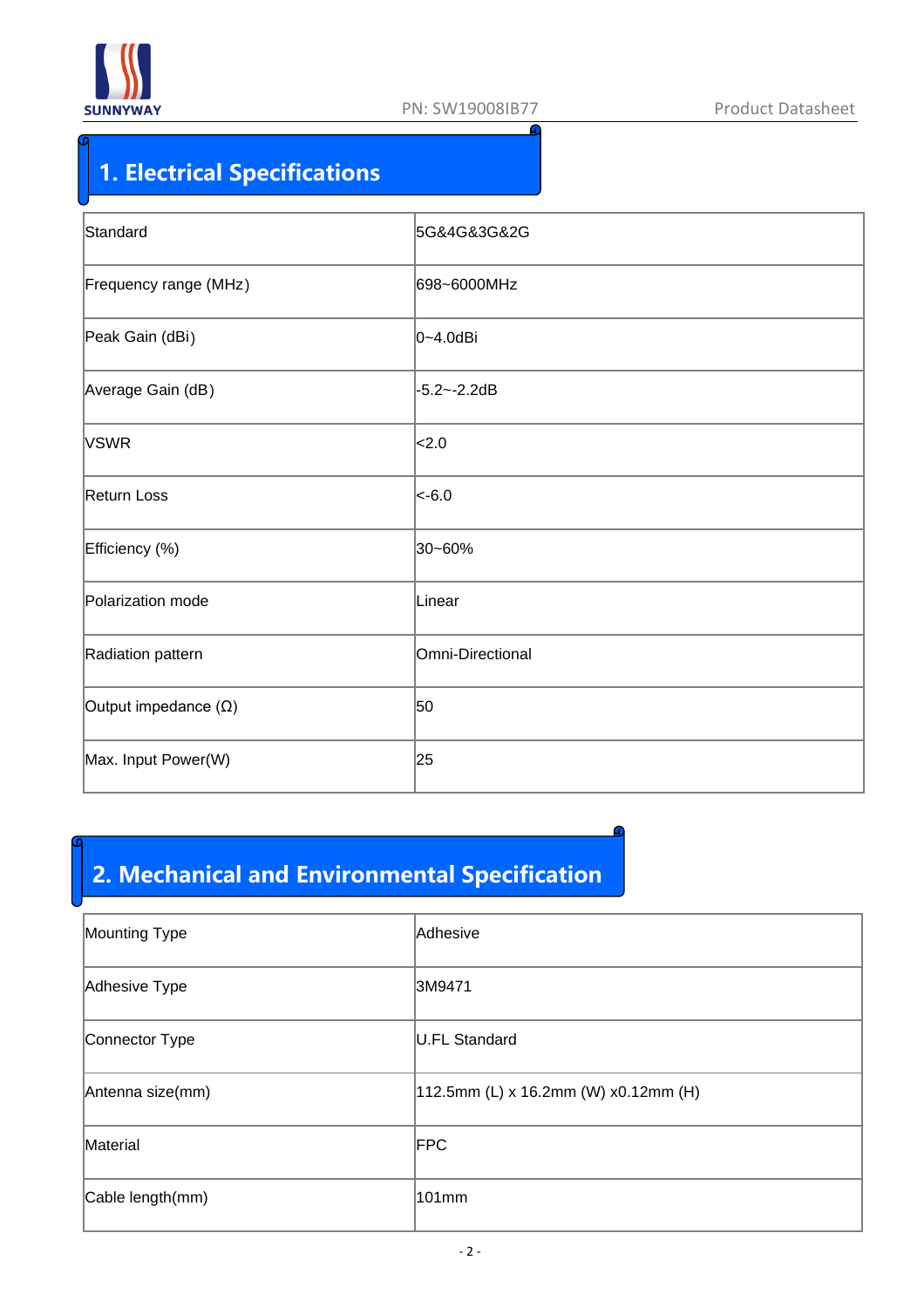

| Operating Temperature (°C) | $-40$ °C ~ + 85 °C |  |  |  |  |
|----------------------------|--------------------|--|--|--|--|
| Storage Temperature(°C)    | $-40$ °C ~ + 85 °C |  |  |  |  |

### **3. Antenna parameters**

| FRE (MHz)           | 700     | 824      | 960     | 1200    | 1575     | 1710     | 2690     | 3300     | 5000    | 5925     |
|---------------------|---------|----------|---------|---------|----------|----------|----------|----------|---------|----------|
| <b>VSWR</b>         | 2.93    | 1.22     | 2.01    | 1.94    | 1.29     | 1.49     | 1.46     | 1.89     | 2.27    | 1.35     |
| <b>Return Loss</b>  | $-6.24$ | $-23.44$ | $-9.52$ | $-9.88$ | $-17.94$ | $-14.05$ | $-14.44$ | $-10.21$ | $-8.19$ | $-16.59$ |
| Eff $(%)$           | 39.5    | 35.3     | 47.1    | 62.5    | 66.5     | 56.7     | 65.0     | 47.7     | 54.1    | 56.3     |
| Average<br>Gain(dB) | $-4.03$ | $-4.52$  | $-3.27$ | $-2.04$ | $-1.77$  | $-2.46$  | $-1.87$  | $-3.22$  | $-2.66$ | $-2.49$  |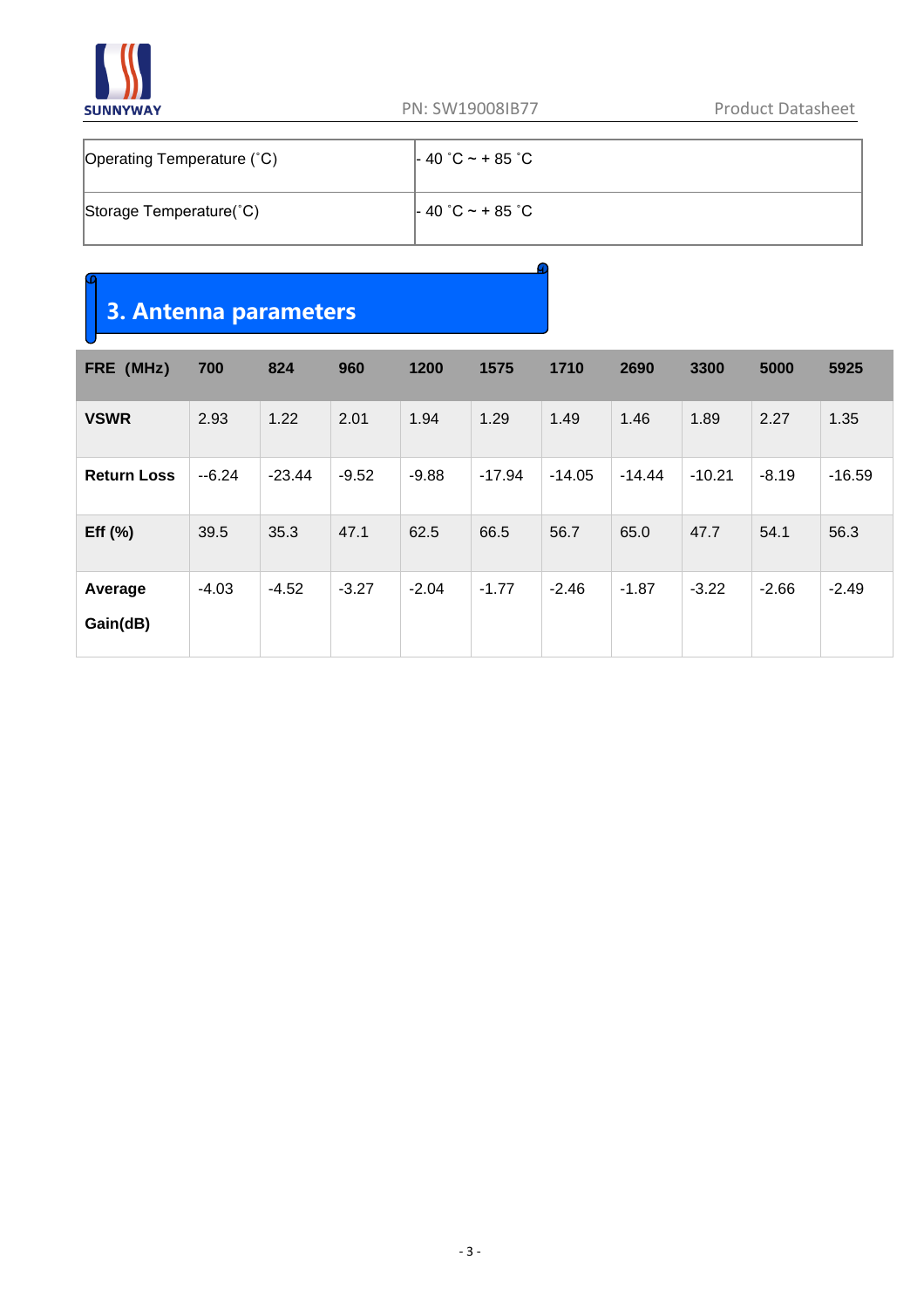



VSWR



Return Loss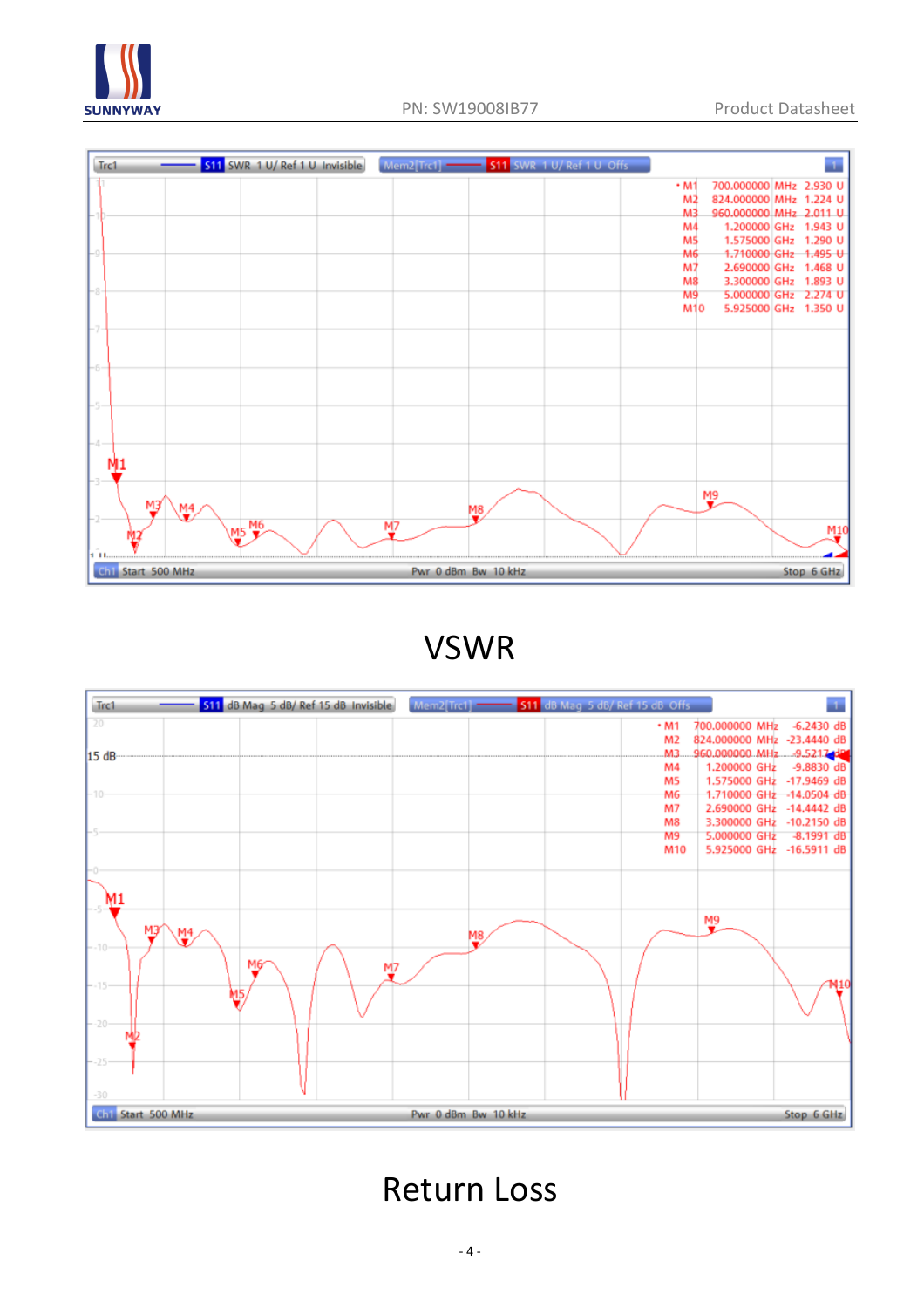



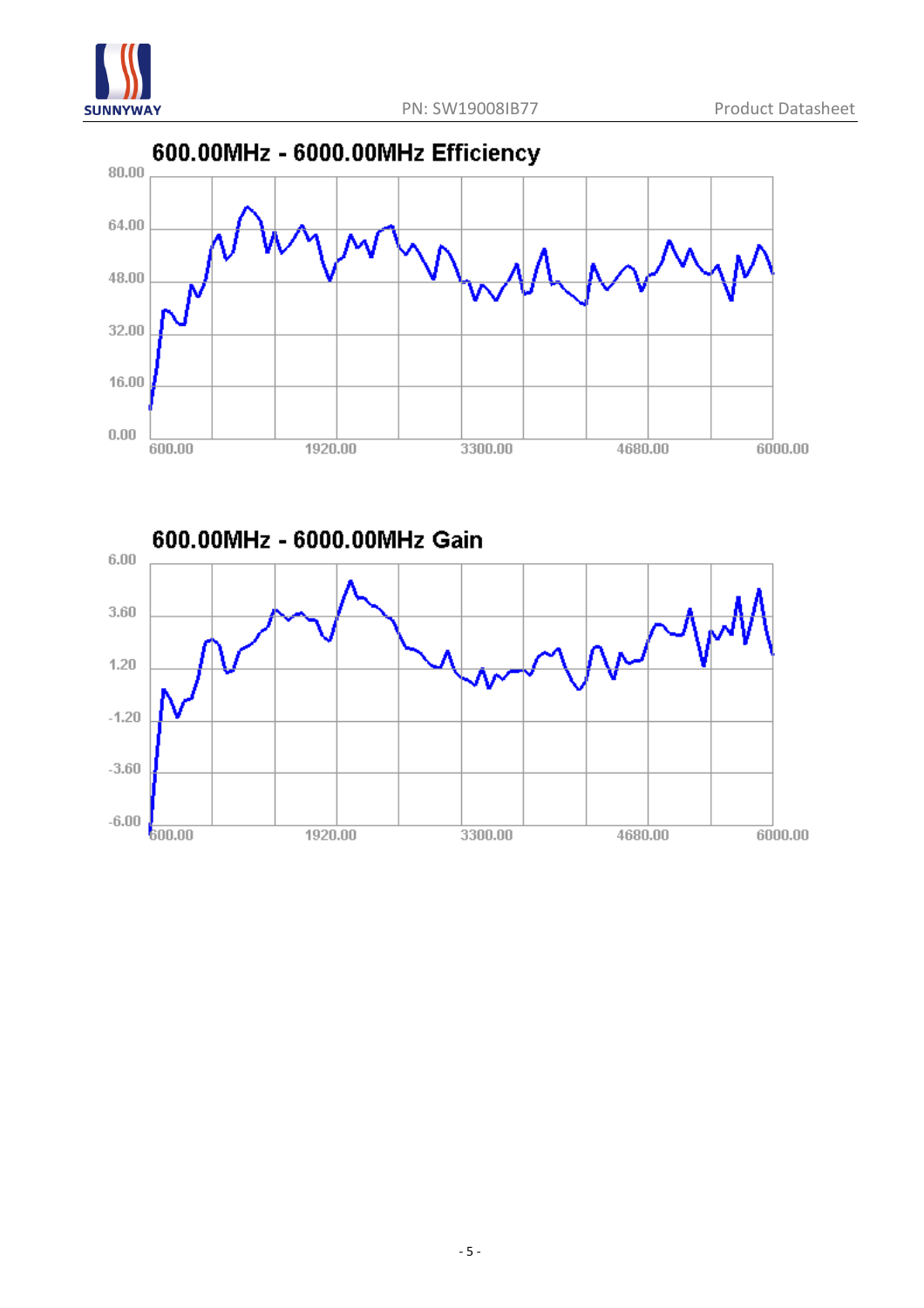

#### **Directional pattern**













 $1.0$ 

 $-0.9$ 

 $-3.7$ 

 $-6.6$ 

 $-10.3$ 

 $-14.1$ 

 $-17.9$ 



 $2.7$ 

 $1.2$ 

 $\vert$  1.1

 $-3.4$ 

 $-6.4$ 

 $-9.5$ 

 $-12.5$